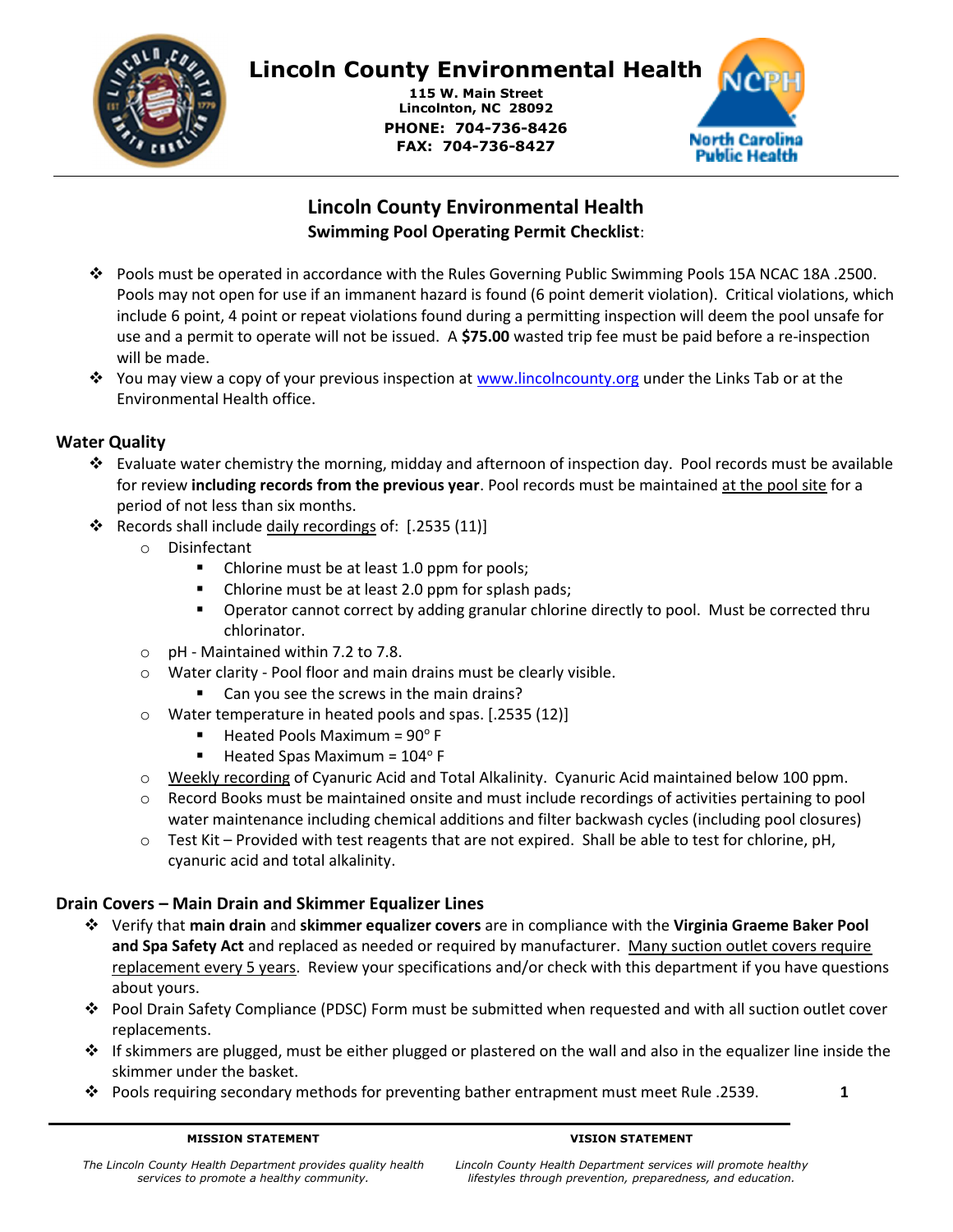$\circ$  The Safety Vacuum Release System must be operating in accordance with operation instructions. The SVRS must be tested at least annually by the CPO. SVRS must be tested while inspector is present.

# Pool Maintenance

- $\triangleleft$  Certified Pool operator Daily visits and record keeping
- $\bullet$  Vacuum Fittings Vacuum ports must have a secured cap or self-closing, self-latching cap.
- ❖ Skimmers
	- o All weirs in place and baskets in good repair.
	- o Skimmer lids in good repair with no cracks or damage.
- Pool Floors and Walls Must be clean and in good repair. Will chipped plaster cut?
	- o Plaster shall not be dark as stated in Rule .2514.
- $\dots$  Depth Markers 4" in height for numbers and letters. Markers shall be no greater than 25 ft. apart, in good repair and legible.
	- o Measure depth markers around the perimeter of the swimming pool as close to the edge of pool as possible.
	- $\circ$  Located at point of maximum and minimum depth and both ends of pool; located at the transition point and where diving occurs.
- $\cdot \cdot$  No Diving Markers 4" in height for lettering or red and black international No Diving. Not greater than 25 ft. apart.
- $\cdot \cdot$  Inlets and Fittings Must be in good repair and in place.
- ◆ Contrasting Color Band must be in good repair; 2" wide contrasting color band to edge of step or 2" X 2" tile no greater than 1" from step edge and pool wall. [.2521]
- $\cdot \cdot$  Breakpoint pools greater than 5 ft. in depth
	- $\circ$  Safety Rope  $\frac{3}{4}$ " safety rope provided at breakpoint for pools great than 5 ft. Rope shall have colored floats not greater than five ft. between.
	- o 2" wide contrasting color band across the pool bottom.

# Premises and Safety

- $\div$  Emergency pool phone [15A NCAC 18A .2530 (f)]
	- o Emergency dialing instructions are posted at the pool phone.
	- o Pool address and phone number posted with emergency dialing instructions.
	- $\circ$  The 911 operator can be clearly heard and must have the correct location information (address) and phone number for the pool.
- Signage [.2530] Signs must be in good repair and visible upon entrance to pool.
	- $\circ$  "WARNING NO LIFEGUARD ON DUTY" in minimum height of 4" exact wording required.
	- o "ADULTS SHOULD NOT SWIM ALONE" in minimum height of 1" exact wording required.
	- o "CHILDREN SHOULD NOT USE THE SWIMMING POOL WITHOUT ADULT SUPERVISION" in minimum height of 1" – exact wording required.
	- $\circ$  Sign prohibiting pets and glass in pool area no size or language restriction.
	- $\circ$  Shower sign instructing users to shower before entering pool no size or language restriction. \*\*\*Assure all lettering including lowercase letters meets size requirements.
- ❖ Safety Equipment
	- $\circ$  A US coast guard approved ring buoy in good repair with a minimum  $\frac{1}{4}$ " diameter throwing rope as long as one and one-half times the maximum width of the pool or 50 feet, whichever is less and;
	- o A pole not less than 12 ft. long, with a body hook securely attached. Pole must be non-telescoping, nonadjustable and non-collapsible.
	- o Pools great than 3000 sq. ft. must have two sets of safety equipment.
	- $\circ$  OR pools may be lifeguarded during all hours of operation  $[.2530 (a)(b)]$  2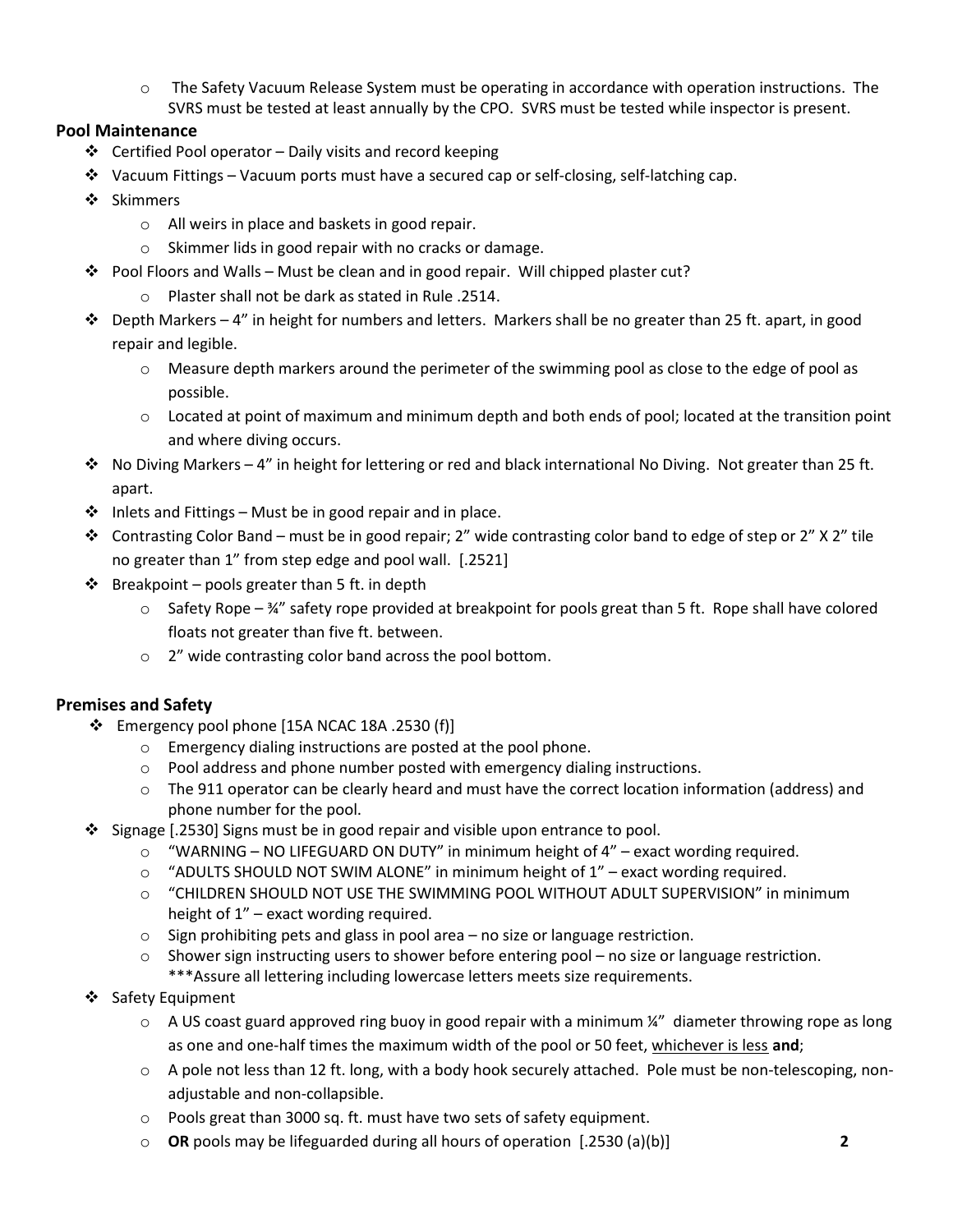- $\cdot \cdot \cdot$  Decks maintain 6 ft. clearance around pool 8 ft. for pools > 1600 sq. ft.;
	- $\circ$  No trip hazards present (>  $\frac{1}{2}$ " protrusions or offsets)
	- o Over the rim fill spouts no greater than 6" from ladder handrails or must be directly under diving board.
- $\cdot \cdot$  Lighting Inspector must verify lighting if applying for Night Swimming. Separate night inspection required for verification.

# Barrier – Fence and Gate Requirements

- Pool Built Post-2010
	- $\circ$  Shall be at least 48" in height measured from the outside of the fence from ground.
	- o Distance between vertical members may be 4" or less.
	- $\circ$  Distance from bottom horizontal measured to next horizontal must be 45" or greater.
	- o Chain Link Fence Mesh size must be 2.25" square.
	- $\circ$  Footholds anything located on the gate/fence or directly outside the gate/fence less than 45" that someone can stand on or get to over the fence ( $>$   $\frac{1}{2}$  "protrusions). I.e. Cable Boxes, electrical conduit boxes, etc.
	- $\circ$  Distance Under Fence measured from the outside of the fence may be 2" or less.
	- o Decorative cut-outs shall not exceed 1.75" in width.
- Gates Regardless of Construction Date
	- $\circ$  Shall be at least 48" in height measured from the outside of the fence from ground.
	- o Distance between vertical members may be 4" or less.
	- o Distance from bottom horizontal measured to next horizontal must be 45" or greater. Pools built prior to 2010, distance may be between 30"and 45".
	- o Shall swing away from the pool.
	- o Decorative cut-outs shall be exceed 1.75" in width.
	- o Must be self-latching, self-closing.
	- o Gates build prior to 2010, may swing towards the pool where topography, landscape or emergency egress may prevent the gate from swinging away from the pool.
- $\div$  Gate Latches Regardless of construction Date
	- o 54" measured from ground to bottom of latch;
	- $\circ$  If self-latching device is less than 54", the latch shall be located on the inside of the gate at least 3" below the top of the gate with no greater than  $\frac{1}{2}$  " within 18" of the latch mechanism (mesh –  $\frac{1}{2}$  " x  $\frac{1}{2}$  " or less required); or
	- $\circ$  Use of combination or card reader. No height requirement for electronic systems.
- ❖ Doors Regardless of Construction Date
	- o Doors leading on to pool deck must be self-latching, self-closing or protected by audible alarm.
- **❖** Windows Regardless of Construction Date
	- $\circ$  Ground level windows shall be protected by audible alarm or may not open greater than 4: on to pool deck.

#### Equipment Room

- $\div$  Chemical Feeders NSF approved and in good working order.
	- $\circ$  Liquid Feeder shall be verified during inspection. Chlorinator and/or acid feeder shall detect flow of water and turn off when no water flowing through pump.
	- o If salt water pool-shall have a back-up chlorinator.
- ◆ Pump Operational and matches what is on PDSC form. 3